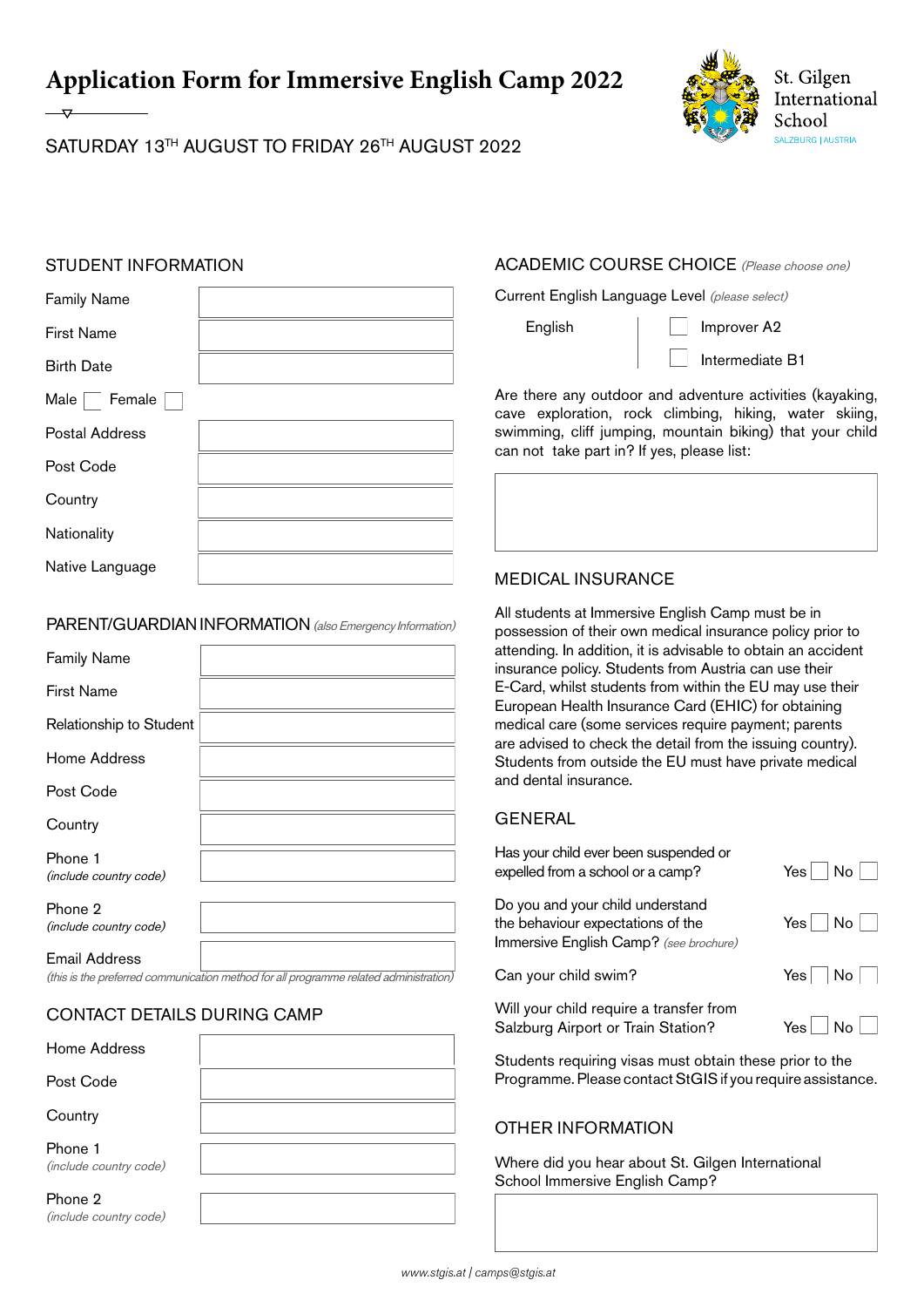## MEDICAL QUESTIONNAIRE

Does your child suffer, or has suffered from any of the following? Please give details where necessary.

| Asthma                                                                                               | Yes<br>No    |  |
|------------------------------------------------------------------------------------------------------|--------------|--|
| Fits or fainting                                                                                     | Yes<br>No    |  |
| Severe/recurring headaches                                                                           | Yes  <br>No  |  |
| <b>Diabetes</b>                                                                                      | No<br>Yes    |  |
| Allergies to medicines or other (incl. hay fever)                                                    | No<br>Yes l  |  |
| Does your child receive psychological support<br>or have any psychological conditions                | No<br>Yes    |  |
| Has your child had any recent breaks, operations<br>or injuries which may affect their participation | No<br>Yes    |  |
| Any dietary requirements                                                                             | Yes l<br>No. |  |

#### IMMUNISATIONS

It is recommended that residents within the Salzkammergut region of Austria receive the immunisation against TBE (FSME). See [www.who.int/ith/deseases/tbe/en](http://www.who.int/ith/deseases/tbe/en) or [www.zecken.at](http://www.zecken.at) for more information.

| Is your child immunised against Tetanus,<br>Diptheria, Polio and Pertussis; please ensure<br>boosters are given when required. | No<br>Yes         |  |
|--------------------------------------------------------------------------------------------------------------------------------|-------------------|--|
| Is your child immunised against TBE?                                                                                           | No<br>Yes $\vert$ |  |
| Is your child vaccinated against Covid 19?                                                                                     | No<br>Yes $ $     |  |

#### INFECTIOUS DISEASE OUTBREAK

In the event of an outbreak of Pandemic Flu or other infectious disease StGIS will follow national and international health advice regarding immunisation and treatment. Parents will be contacted with more information in the event.

#### ADMINISTRATION OF HOMELY REMEDIES

Homely Remedies are medicines and treatments that can be bought 'over the counter' from a pharmacy, without needing a prescription. The School Doctor has approved paracetamol tablets, anti-inflammatory gel, throat lozenges, herbal cough medicine, bite/sting relief gel, and anti-diarrheal probiotic agent (Bioflorin). Homely Remedies are stored in the Medical Room, Boarding Houses and held by Trip/Activity Leaders. Administration is by the House Staff, School Nurse, Trip/Activity Leader and identified First Aiders following approval from the School Nurse

I consent to my child receiving homely remedies Yes No

## CONSENT TO EMERGENCY CARE (INCLUDING ANAESTHETIC)

StGIS will make every effort to contact parents in the case of a child requiring emergency medical or surgical intervention. In the event of parents not being reached, or an emergency where the decision to treat must be made immediately, the accompanying member of staff may be required to give consent for treatment, including an anaesthetic. The school will act In Loco Parentis in these emergencies. This covers all students (day and boarders) and extends to educational trips, visits and all school activities.

| I authorise StGIS to give consent for                                          | No.<br>Yes <sub>1</sub> |  |
|--------------------------------------------------------------------------------|-------------------------|--|
| emergency care for my child during their<br>duration as a student at the camp. |                         |  |

## STGIS IMMERSIVE ENGLISH CAMP CODE OF CONDUCT

*We strive to ensure that St Gilgen International School Immersive English Camp is a very special place, a truly inclusive environment where children of all ages and backgrounds have the opportunity to become part of a wider family and where trust is fostered and rewarded.*

Our Code of Conduct is based upon mutual respect and tolerance. StGIS Immersive English Camp is about safely having fun, making friends and trying new and positive experiences. We insist that our code is followed at all times.

• StGIS Immersive English Camp fully supports the Anti-Bullying Campaign and will not tolerate bullying of any kind at our camps.